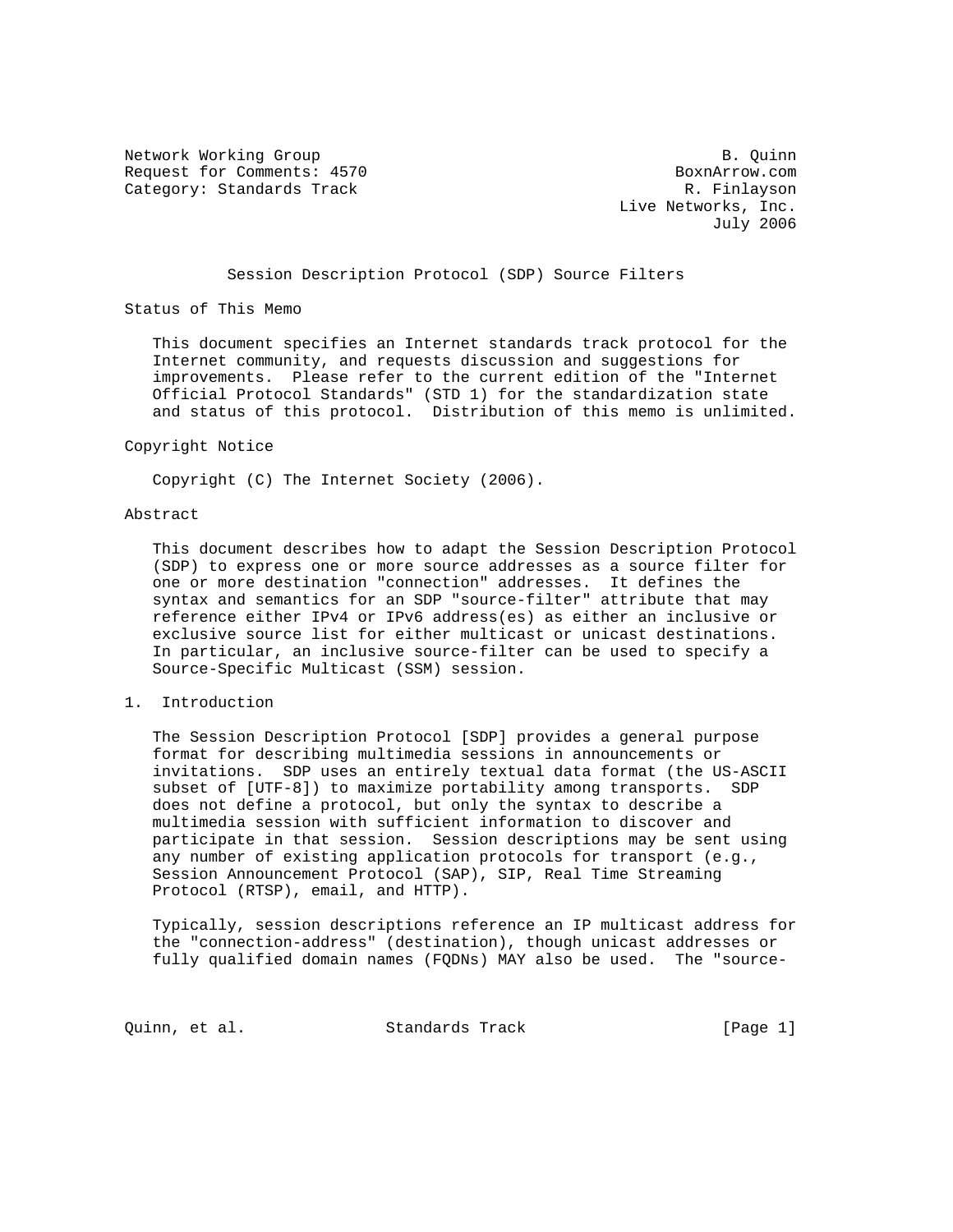filter" attribute defined in this document qualifies the session traffic by identifying the address (or FQDN) of legitimate sources (senders). The intent is for receivers to use the source and destination address pair(s) to filter traffic, so that applications receive only legitimate session traffic.

 Receiver applications are expected to use the SDP source-filter information to identify traffic from legitimate senders, and discard traffic from illegitimate senders. Applications and hosts may also share the source-filter information with network elements (e.g., with routers using [IGMPv3]) so they can potentially perform the traffic filtering operation further "upstream," closer to the source(s).

 The "source-filter" attribute can appear at the session level and/or the media level.

## 1.1. Motivation

 The purpose of a source-filter is to help protect receivers from traffic sent from illegitimate source addresses. Filtering traffic can help to preserve content integrity and protect against Denial of Service (DoS) attacks.

 For multicast destination addresses, receiver applications MAY apply source-filters using the Multicast Source Filter APIs [MSF-API]. Hosts are likely to implement these APIs using protocol mechanisms to convey the source filters to local multicast routers. Other "upstream" multicast routers MAY apply the filters and thereby provide more explicit multicast group management and efficient utilization of network resources. The protocol mechanisms to enable these operations are beyond the scope of this document, but their potential provided motivation for SDP source-filters.

2. Terminology

 The key words "MUST", "MUST NOT", "REQUIRED", "SHALL", "SHALL NOT", "SHOULD", "SHOULD NOT", "RECOMMENDED", "MAY", and "OPTIONAL" in this document are to be interpreted as described in RFC 2119 [REQMNT].

3. The "source-filter" Attribute

 The SDP source-filter attribute does not change any existing SDP syntax or semantics, but defines a format for additional session description information. Specifically, source-filter syntax can prescribe one or more unicast addresses as either legitimate or illegitimate sources for any (or all) SDP session description "connection-address" field values.

Quinn, et al. Standards Track [Page 2]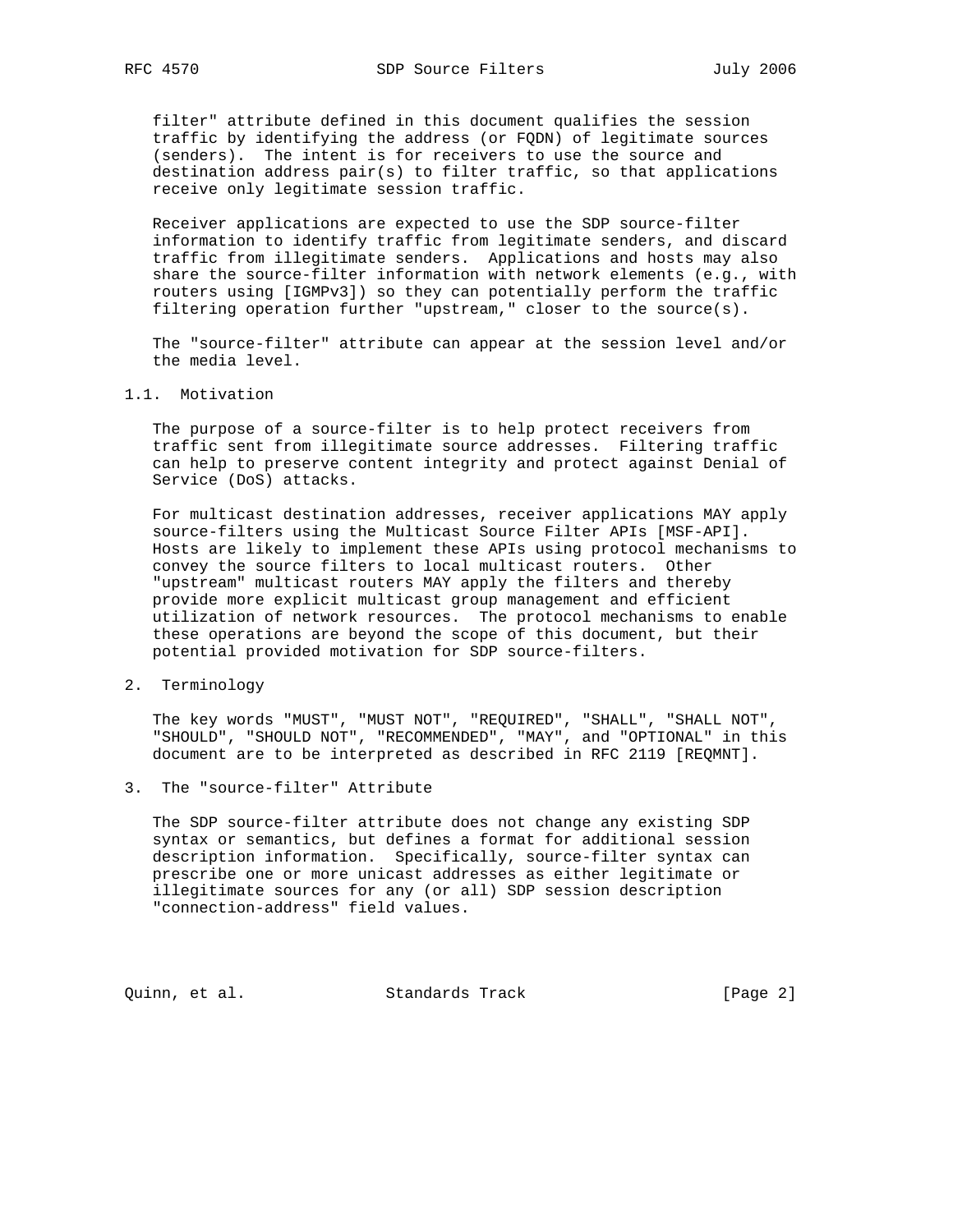Note that the unicast source addresses specified by this attribute are those that are seen by a receiver. Therefore, if source addresses undergo translation en route from the original sender to the receiver - e.g., due to Network Address Translation (NAT) or some tunneling mechanism - then the SDP "source-filter" attribute, as presented to the receiver, will not be accurate unless the source addresses therein are also translated accordingly.

The source-filter attribute has the following syntax:

a=source-filter: <filter-mode> <filter-spec>

 The <filter-mode> is either "incl" or "excl" (for inclusion or exclusion, respectively). The <filter-spec> has four sub-components:

<nettype> <address-types> <dest-address> <src-list>

 A <filter-mode> of "incl" means that an incoming packet is accepted only if its source address is in the set specified by <src-list>. A <filter-mode> of "excl" means that an incoming packet is rejected if its source address is in the set specified by <src-list>.

The first sub-field, <nettype>, indicates the network type, since SDP is protocol independent. This document is most relevant to the value "IN", which designates the Internet Protocol.

The second sub-field, <address-types>, identifies the address family, and for the purpose of this document may be either <addrtype> value "IP4" or "IP6". Alternately, when <dest-address> is an FQDN, the value MAY be "\*" to apply to both address types, since either address type can be returned from a DNS lookup.

 The third sub-field, <dest-address>, is the destination address, which MUST correspond to one or more of the session's "connection address" field values. It may be either a unicast or multicast address, an FQDN, or the "\*" wildcard to match any/all of the session's "connection-address" values.

 The fourth sub-field, <src-list>, is the list of source hosts/interfaces in the source-filter, and consists of one or more unicast addresses or FQDNs, separated by space characters.

 The format and content of these semantic elements are derived from and compatible with those defined in [SDP]. For more detail, see Appendix A of this document.

Quinn, et al. Standards Track [Page 3]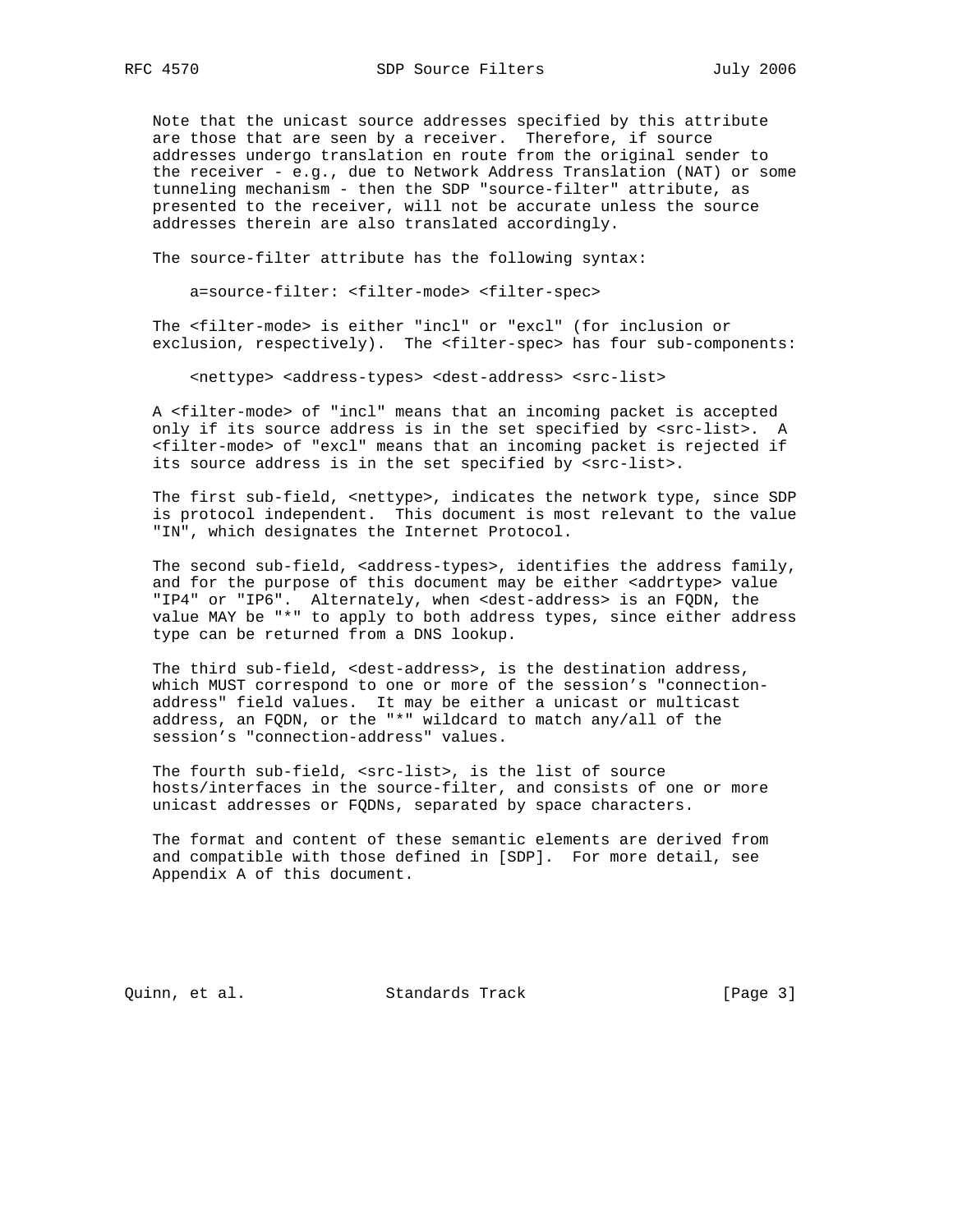### 3.1. Processing Rules

 There are a number of details to consider when parsing the SDP source-filter syntax.

 The <dest-address> value in a "source-filter" attribute MUST correspond to an existing <connection-field> value in the session description. The only exception to this is when a "\*" wildcard is used to indicate that the source-filter applies to all <connection-field> values.

When the <dest-address> value is a multicast address, the field value MUST NOT include the sub-fields <ttl> and <number of addresses> from the <connection-address> value. If the <connection-address> specifies more than one multicast address (in the <number of addresses> field), then a source filter, if any, for each such address must be stated explicitly, using a separate "a=source-filter" line for each address (unless a "\*" wildcard is used for <dest-address>). See section 3.2.4 for an example.

When the <addrtype> value is the "\*" wildcard, the <dest-address> MUST be either an FQDN or "\*" (i.e., it MUST NOT be an IPv4 or IPv6 address). See section 3.2.6 for an example.

 As has always been the case, the default behavior when a source filter attribute is not provided in a session description is that all traffic sent to the specified <connection-address> value should be accepted (i.e., from any source address). The source-filter grammar does not include syntax to express either "exclude none" or "include all."

 Like the standard <connection-field> described in [SDP], the location of the "source-filter" attribute determines whether it applies to the entire session or only to a specific medium (i.e., "session-level" or "media-level"). A media-level source-filter will always completely override a session-level source-filter.

 A "source-filter" need not be located at the same hierarchy level as its corresponding <connection-field>. So, a media-level <source-filter> can reference a session-level <connection-field> value, and a session-level "source-filter" can be applied to all matching media-level <connection-field> values. See section 3.2.3 for an example.

 An SDP description MUST NOT contain more than one session-level "source-filter" attribute that covers the same destination address, or more than one media-level "source-filter" attribute that covers the same destination address.

Quinn, et al. Standards Track [Page 4]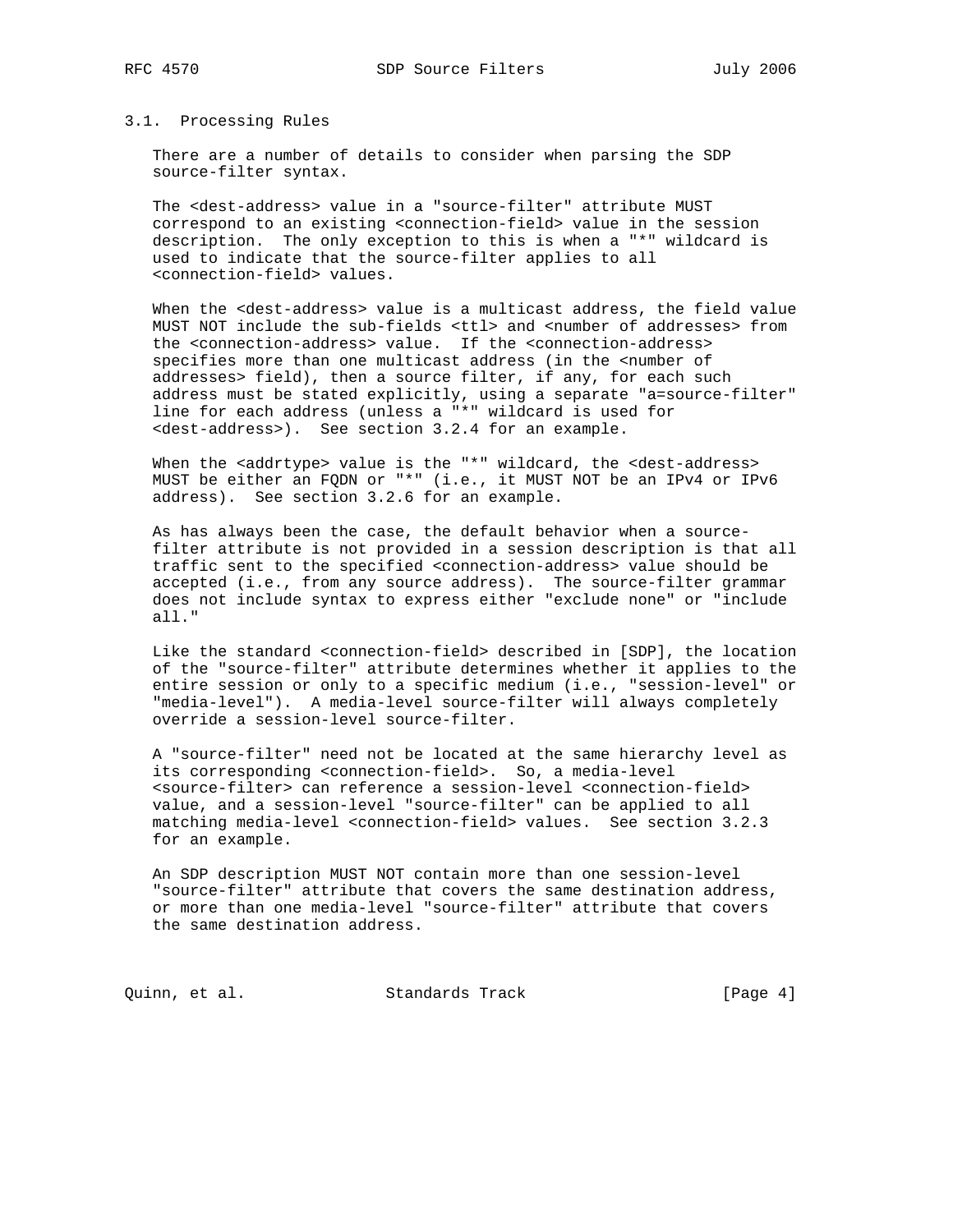There is no specified limit to the number of entries allowed in the <src-list>; however, there are practical limits that should be considered. For example, depending on the transport to be used for the session description, there may be a limit to the total size of the session description (e.g., as determined by the maximum payload in a single datagram). Also, when the source-filter is applied to control protocols, there may be a limit to the number of source addresses that can be sent. These limits are outside the scope of this document, but should be considered when defining source-filter values for SDP.

## 3.2. Examples

 Here are a number of examples that illustrate how to use the source filter attribute in some common scenarios. We use the following session description components as the starting point for the examples to follow. For each example, we show the source filter with additional relevant information and provide a brief explanation.

 <session-description> =  $v=0$  o=The King <Elvis@example.com> s=Elvis Impersonation i=All Elvis, all the time u=http://www.example.com/ElvisLive/ t=0 0 a=recvonly <media-description 1> = m=audio 54320 RTP/AVP 0

 <media-description 2> = m=video 54322 RTP/AVP 34

## 3.2.1. Source-Specific Multicast Example

 Multicast addresses in the Source-Specific Multicast [SSM] range require a single unicast sender address for each multicast destination, so the source-filter specification provides a natural fit. In this example, a session member should receive only traffic sent from 192.0.2.10 to the multicast session address 232.3.4.5.

 <session-description> c=IN IP4 232.3.4.5/127 a=source-filter: incl IN IP4 232.3.4.5 192.0.2.10

<media-description 1>

Quinn, et al. Standards Track [Page 5]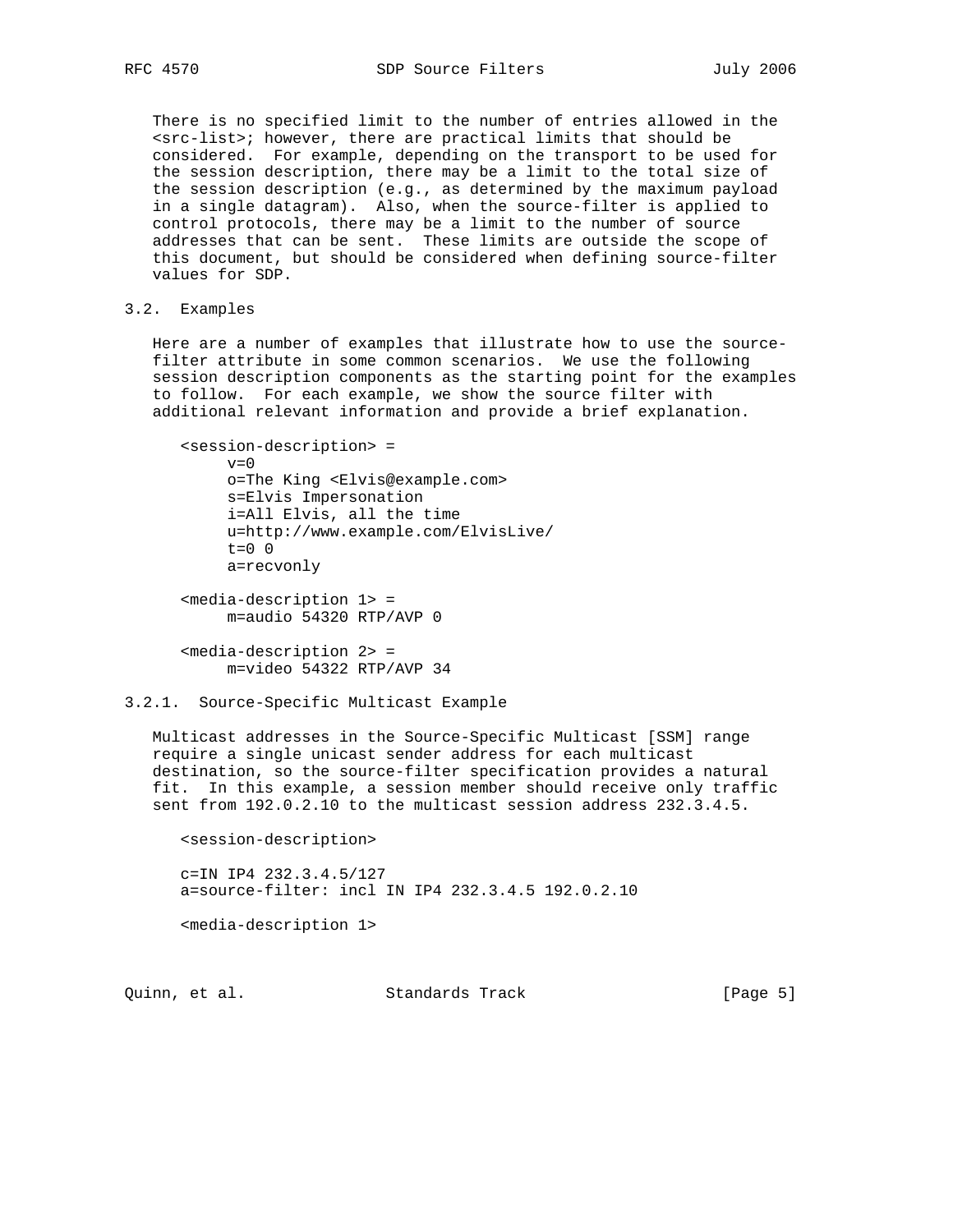This source-filter example uses an inclusion list with a single multicast "connection-address" as the destination and single unicast address as the source. Note that the value of the connection-address matches the value specified in the connection-field.

 Also note that since the connection-field is located in the session description section, the source-filter applies to all media.

 Furthermore, if the SDP description specifies an RTP session (e.g., its "m=" line(s) specify "RTP/AVP" as the transport protocol), then the "incl" specification will apply not only to RTP packets, but also to any RTCP packets that are sent to the specified multicast address. This means that, as a side effect of the "incl" specification, the only possible multicast RTCP packets will be "Sender Report" (SR) packets sent from the specified source address.

 Because of this, an SDP description for a Source-Specific Multicast (SSM) RTP session SHOULD also include an

a=rtcp-unicast ...

 attribute, as described in [RTCP-SSM] (section 10.1). This specifies that RTCP "Reception Report" (RR) packets are to be sent back via unicast.

3.2.2. Unicast Exclusion Example

 Typically, an SDP session <connection-address> value is a multicast address, although it is also possible to use either a unicast address or FQDN. This example illustrates a scenario whereby a session description indicates the unicast source address 192.0.2.10 in an exclusion filter. In effect, this sample source-filter says, "destination 192.0.2.11 should accept traffic from any sender \*except\* 192.0.2.10."

<session-description>

 c=IN IP4 192.0.2.11 a=source-filter: excl IN IP4 192.0.2.11 192.0.2.10

<media-description 1>

#### 3.2.3. Multiple Session Address Example

 This source-filter example uses the wildcard "\*" value for <dest-addr> to correspond to any/all <connection-address> values. Hence, the only legitimate source for traffic sent to either

Quinn, et al. Standards Track [Page 6]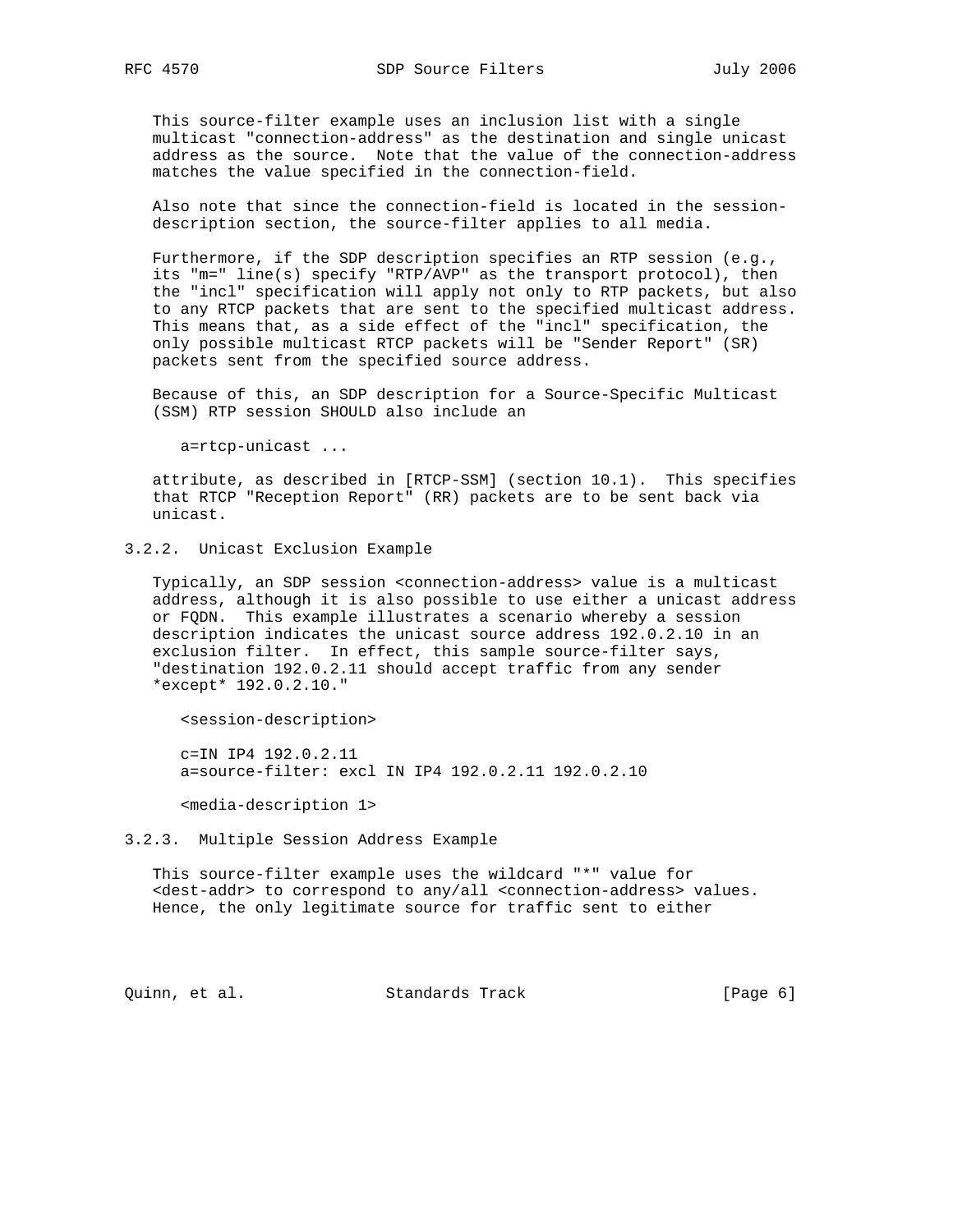232.2.2.2 or 232.4.4.4 multicast addresses is 192.0.2.10. Traffic sent from any other unicast source address should be discarded by the receiver.

 <session-description> a=source-filter: incl IN IP4 \* 192.0.2.10 <media-description 1> c=IN IP4 232.2.2.2/127 <media-description 2> c=IN IP4 232.4.4.4/63

3.2.4. Multiple Multicast Address Example

 In this example, the <connection-address> specifies three multicast addresses: 224.2.1.1, 224.2.1.2, and 224.2.1.3. The first and third of these addresses are given source filters. However, in this example the second address -  $224.2.1.2$  - is \*not\* given a source filter.

<session-description>

 c=IN IP4 224.2.1.1/127/3 a=source-filter: incl IN IP4 224.2.1.1 192.0.2.10 a=source-filter: incl IN IP4 224.2.1.3 192.0.2.42

<media-description 1>

3.2.5. IPv6 Multicast Source-Filter Example

 This simple example defines a single session-level source-filter that references a single IPv6 multicast destination and source pair. The IP multicast traffic sent to FFOE::11A is valid only from the unicast source address 2001:DB8:1:2:240:96FF:FE25:8EC9.

<session-description>

 c=IN IP6 FF0E::11A/127 a=source-filter incl IN IP6 FF0E::11A 2001:DB8:1:2:240:96FF:FE25:8EC9

<media-description 1>

Quinn, et al. Standards Track [Page 7]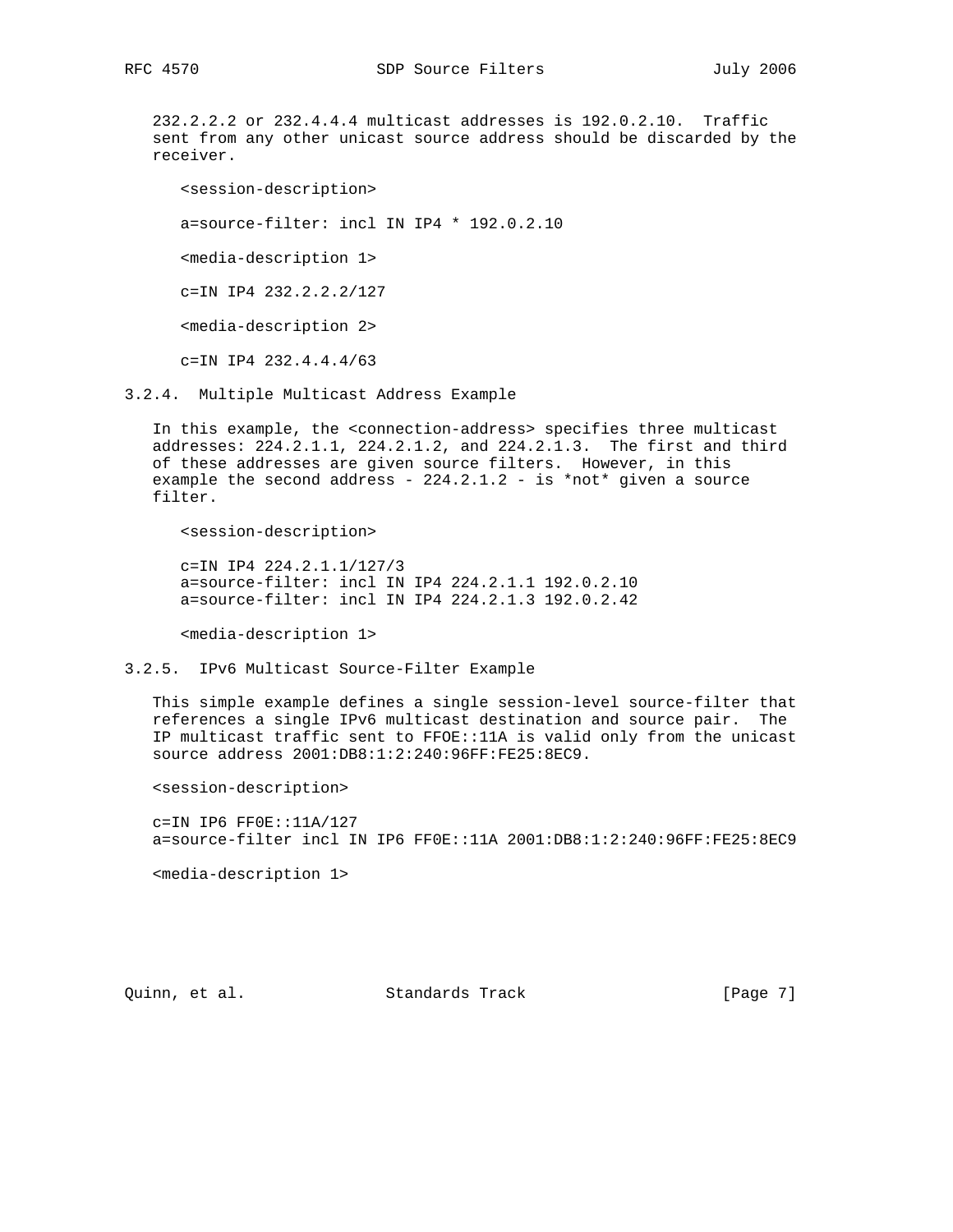# 3.2.6. IPv4 and IPv6 FQDN Example

This example illustrates use of the <addrtype> "\*" wildcard, along with multicast and source FQDNs that may resolve to either an IPv6 or IPv4 address, or both. Although typically both the multicast and source addresses will be the same (either both IPv4 or both IPv6), using the wildcard for addrtype in the source filter allows asymmetry between the two addresses (so an IPv4 source address may be used with an IPv6 multicast address).

<session-description>

 c=IN IP4 channel-1.example.com/127 c=IN IP6 channel-1.example.com/127 a=source-filter: incl IN \* channel-1.example.com src-1.example.com

<media-description 1>

#### 3.3. Offer-Answer Model Considerations

 The "source-filter" attribute is not intended to be used as an 'offer' in an SDP offer-answer exchange [OFFER], because sets of source addresses do not represent 'capabilities' or 'limitations' of the offerer, and because the offerer does not, in general, have a priori knowledge of which IP source address(es) will be included in an answer. While an answerer may include the "source-filter" attribute in his/her answer (e.g., to designate a SSM session), the answerer SHOULD ignore any "source-filter" attribute that was present in the original offer.

4. Interoperability Issues

 Defining a list of legitimate sources for a multicast destination address represents a departure from the Any-Source Multicast (ASM) model, as originally described in [IGMPv1]. The ASM model supports anonymous senders and all types of multicast applications (e.g., many-to-many). Use of a source-filter excludes some (unknown or undesirable) senders, which lends itself more to one-to-many or few to-few type multicast applications.

 Although these two models have contrasting operational characteristics and requirements, they can coexist on the same network using the same protocols. Use of source-filters do not corrupt the ASM semantics but provide more control for receivers, at their discretion.

Quinn, et al. Standards Track (Page 8)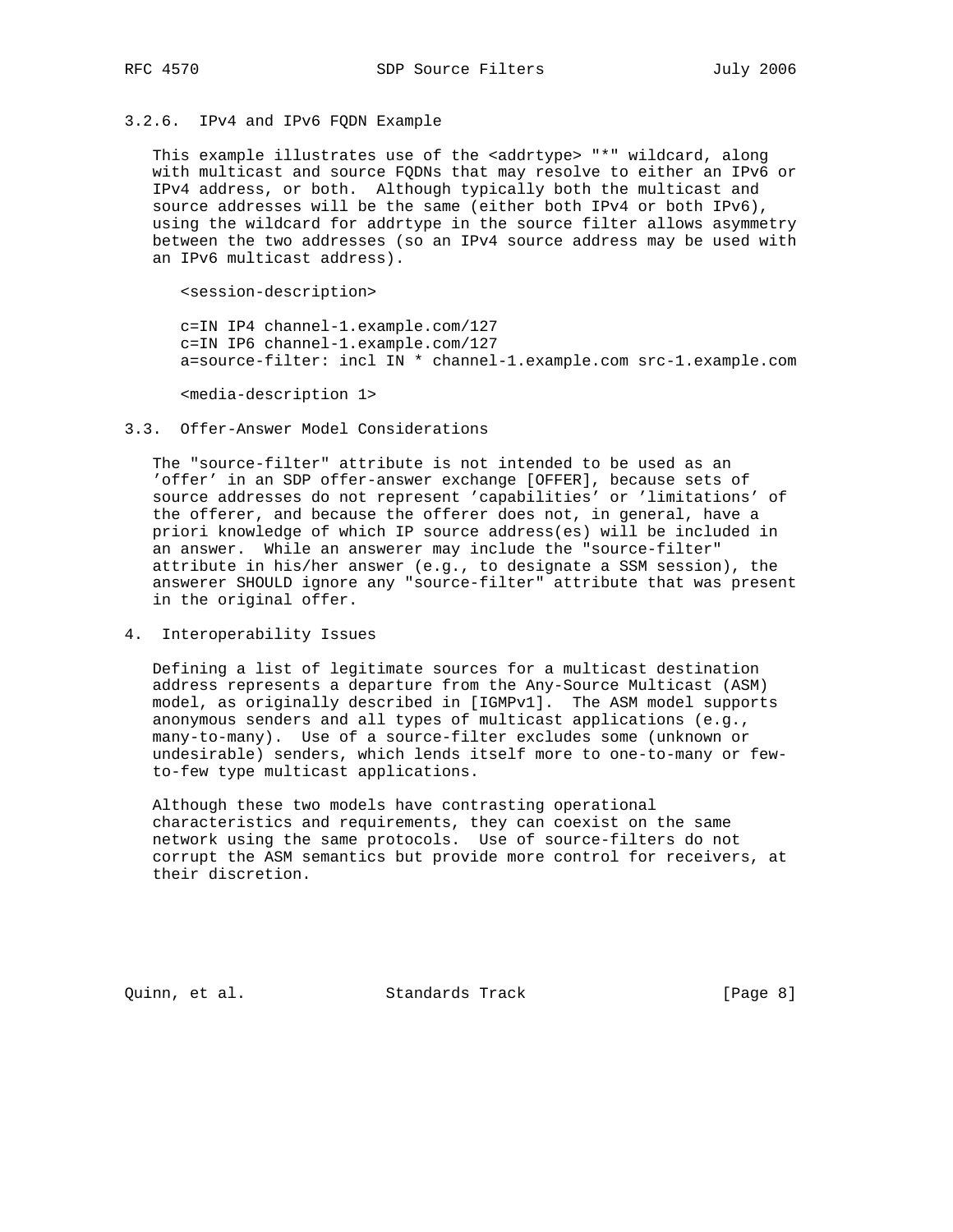#### 5. Security Considerations

 See [SDP] for security considerations specific to the Session Description Protocol in general. The central issue relevant to using source address filters is the question of address authenticity.

 Using the source IP address for authentication is weak, since addresses are often dynamically assigned and it is possible for a sender to "spoof" its source address (i.e., use one other than its own) in datagrams that it sends. Proper router configuration, however, can reduce the likelihood of "spoofed" source addresses being sent to or from a network. Specifically, border routers are encouraged to filter traffic so that datagrams with invalid source addresses are not forwarded (e.g., routers drop datagrams if the source address is non-local) [FILTERING]. This, however, does not prevent IP source addresses from being spoofed on a Local Area Network (LAN).

 Also, as noted in section 3 above, tunneling or NAT mechanisms may require corresponding translation of the addresses specified in the SDP "source-filter" attribute, and furthermore, may cause a set of original source addresses to be translated to a smaller set of source addresses as seen by the receiver.

Use of FQDNs for either <dest-address> or <src-list> values provides a layer of indirection that provides great flexibility. However, it also exposes the source-filter to any security inadequacies that the DNS system may have. If unsecured, it is conceivable that the DNS server could return illegitimate addresses.

 In addition, if source-filtering is implemented by sharing the source-filter information with network elements, then the security of the protocol(s) that are used for this (e.g., [IGMPv3]) becomes important, to ensure that legitimate traffic (and only legitimate traffic) is received.

 For these reasons, receivers SHOULD NOT treat the SDP "source-filter" attribute as being its sole mechanism for protecting the integrity of received content.

Quinn, et al. Standards Track [Page 9]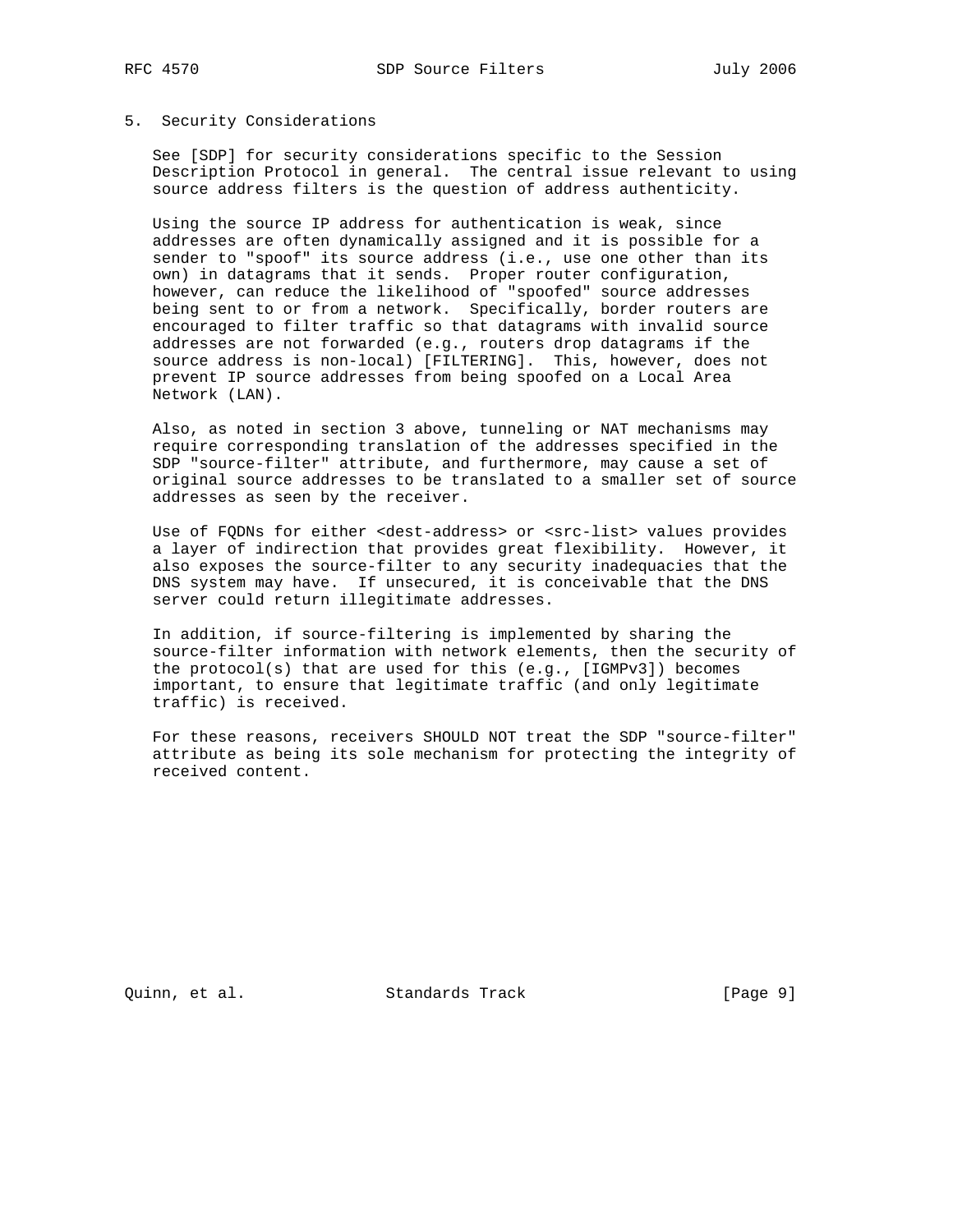## 6. IANA Considerations

 As recommended by [SDP] (Appendix B), the new attribute name "source-filter" has been registered with IANA, as follows:

 The following contact information shall be used for all registrations included here:

| Contact: | Ross Finlayson                    |
|----------|-----------------------------------|
|          | email: finlayson (at) live555.com |
|          | $phone: +1-650-254-1184$          |

| SDP Attribute ("att-field"):  |                                                 |
|-------------------------------|-------------------------------------------------|
| Attribute name: source-filter |                                                 |
| Long form:                    | Source Filter                                   |
| Type of name: att-field       |                                                 |
|                               | Type of attribute: Session level or media level |
| Subject to charset: No        |                                                 |
| Purpose:                      | See this document                               |
| Reference:                    | This document                                   |
| Values:                       | See this document, and registrations below      |
|                               |                                                 |

7. Acknowledgements

 The authors would like to thank Dave Thaler and Mark Handley, whose input provided much of the substance of this document. Magnus Westerlund also provided valuable feedback during editing.

- 8. Normative References
	- [ABNF] Crocker, D., Ed. and P. Overell, "Augmented BNF for Syntax Specifications: ABNF", RFC 4234, October 2005.
	- [REQMNT] Bradner, S., "Key words for use in RFCs to Indicate Requirement Levels", BCP 14, RFC 2119, March 1997.
	- [SDP] Handley, M., Jacobson, V., and C. Perkins, "SDP: Session Description Protocol", RFC 4566, July 2006.
	- [UTF-8] Yergeau, F., "UTF-8, a transformation format of ISO 10646", STD 63, RFC 3629, November 2003.

Quinn, et al. Standards Track [Page 10]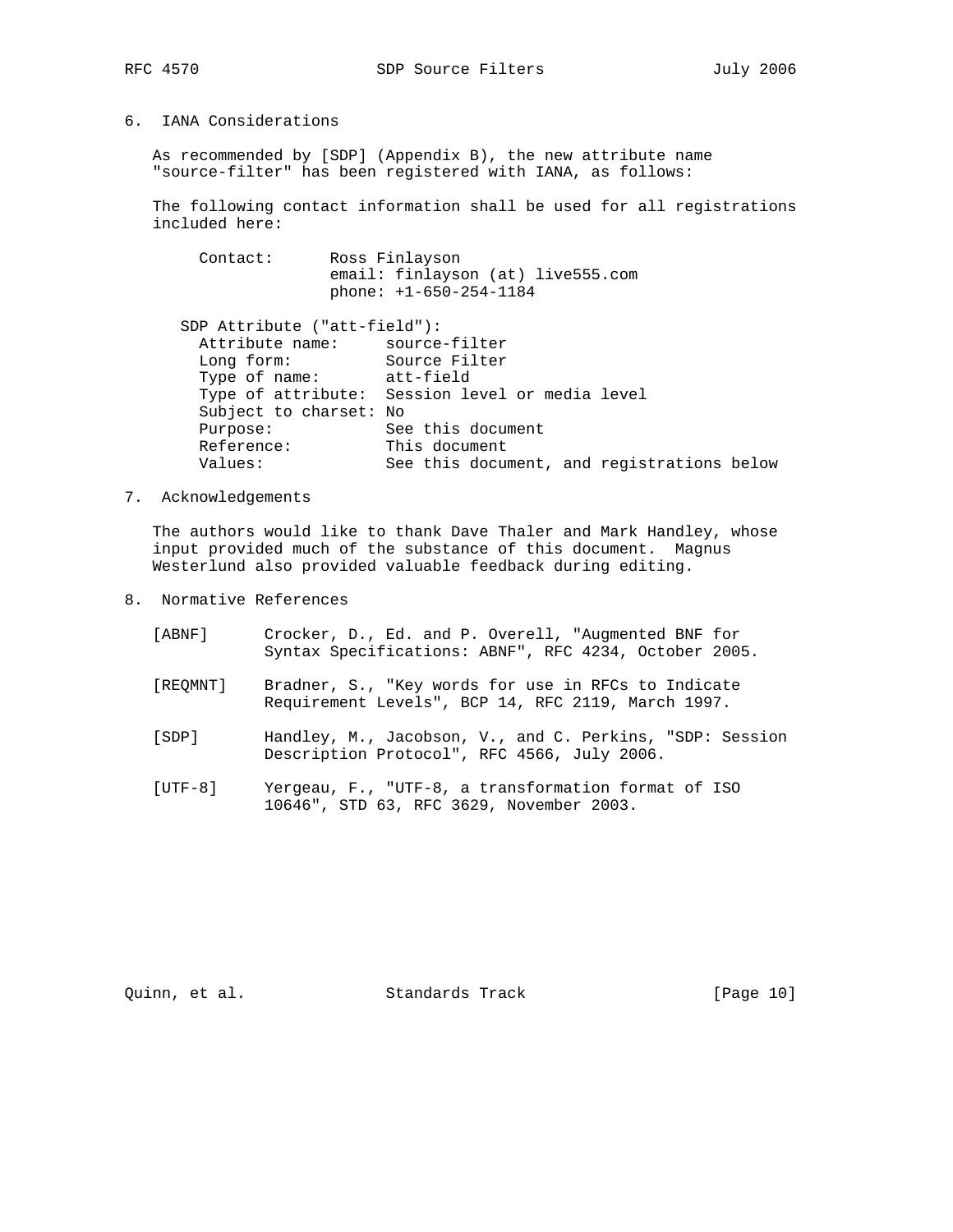- 9. Informative References
	- [FILTERING] Ferguson, P. and D. Senie, "Network Ingress Filtering: Defeating Denial of Service Attacks which employ IP Source Address Spoofing", BCP 38, RFC 2827, May 2000.
	- [IGMPv1] Deering, S., "Host extensions for IP multicasting", STD 5, RFC 1112, August 1989.
	- [IGMPv3] Cain, B., Deering, S., Kouvelas, I., Fenner, B., and A. Thyagarajan, "Internet Group Management Protocol, Version 3", RFC 3376, October 2002.
	- [MSF-API] Thaler, D., Fenner, B., and B. Quinn, "Socket Interface Extensions for Multicast Source Filters", RFC 3678, January 2004.
	- [OFFER] Rosenberg, J. and H. Schulzrinne, "An Offer/Answer Model with Session Description Protocol (SDP)", RFC 3264, June 2002.
	- [RTCP-SSM] Chesterfield, J., E. Schooler, J. Ott, "RTCP Extensions for Single-Source Multicast Sessions with Unicast Feedback", Work in Progress, October 2004.
	- [SSM] Bhattacharyya, S., "An Overview of Source-Specific Multicast (SSM)", RFC 3569, July 2003.

Quinn, et al. Standards Track [Page 11]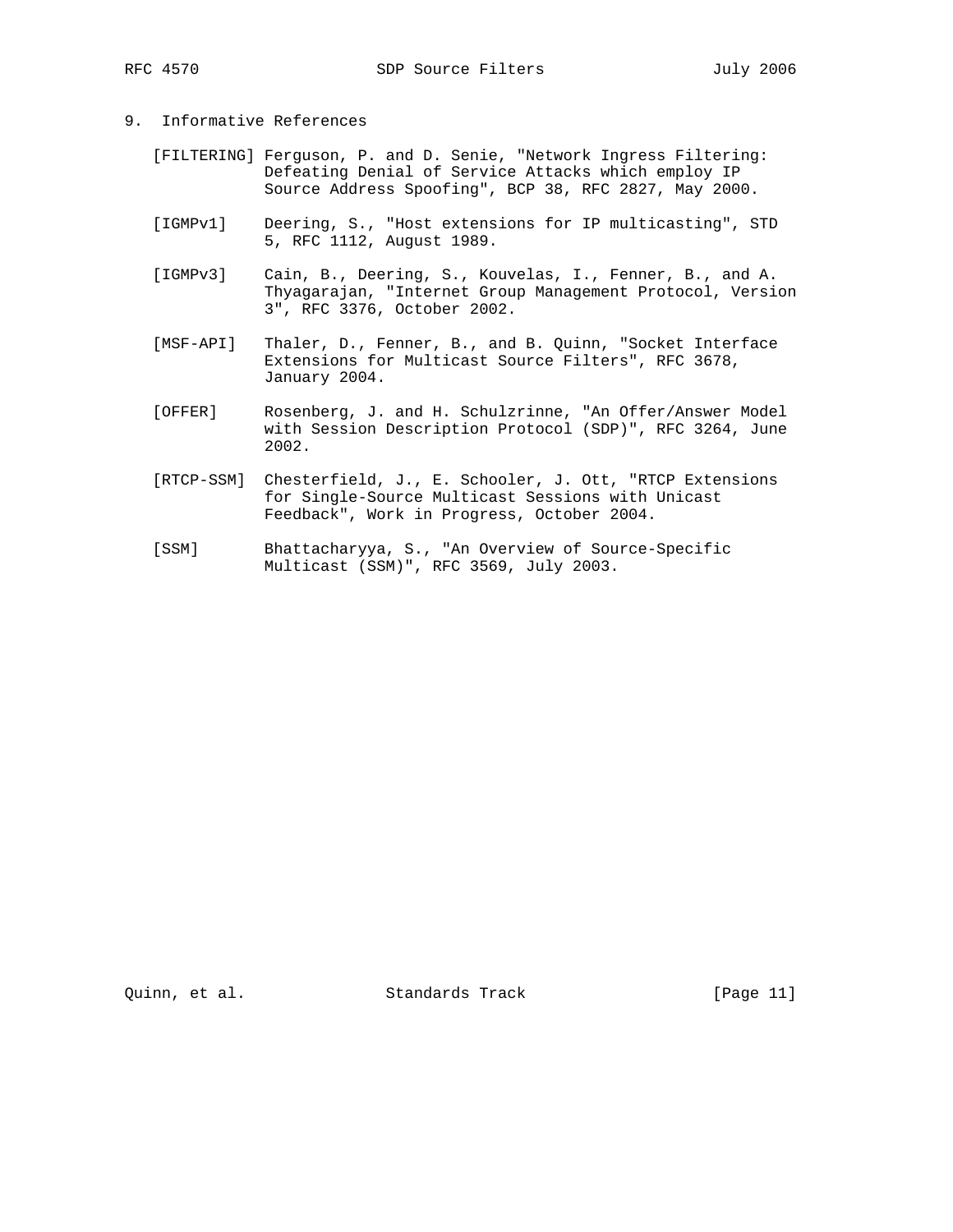Appendix A. Source-Filter Attribute Syntax

 This appendix provides an Augmented BNF [ABNF] grammar for expressing an exclusion or inclusion list of one or more (IPv4 or IPv6) unicast source addresses. It is intended as an extension to the grammar for the Session Description Protocol, as defined in [SDP]. Specifically, it describes the syntax for the new "source-filter" attribute field, which MAY be either a session-level or media-level attribute.

 The "dest-address" value in each source-filter field MUST match an existing connection-field value, unless the wildcard connection address value "\*" is specified.

- source-filter = "source-filter" ":" SP filter-mode SP filter-spec ; SP is the ASCII 'space' character ; (0x20, defined in [ABNF]).
- filter-mode = "excl" / "incl" ; either exclusion or inclusion mode.
- filter-spec = nettype SP address-types SP dest-address SP src-list ; nettype is as defined in [SDP].
- address-types = "\*" / addrtype ; "\*" for all address types (both IP4 and IP6), ; but only when <dest-address> and <src-list> ; reference FQDNs. ; addrtype is as defined in [SDP].
	- dest-address = "\*" / basic-multicast-address / unicast-address ; "\*" applies to all connection-address values. ; unicast-address is as defined in [SDP].
	- src-list = \*(unicast-address SP) unicast-address ; one or more unicast source addresses (in ; standard IPv4 or IPv6 ASCII-notation form) ; or FQDNs. ; unicast-address is as defined in [SDP].

 basic-multicast-address = basic-IP4-multicast / basic-IP6-multicast / FQDN / extn-addr ; i.e., the same as multicast-address ; defined in [SDP], except that the ; /<ttl> and /<number of addresses> ; fields are not included. ; FQDN and extn-addr are as defined ; in [SDP].

Quinn, et al. Standards Track [Page 12]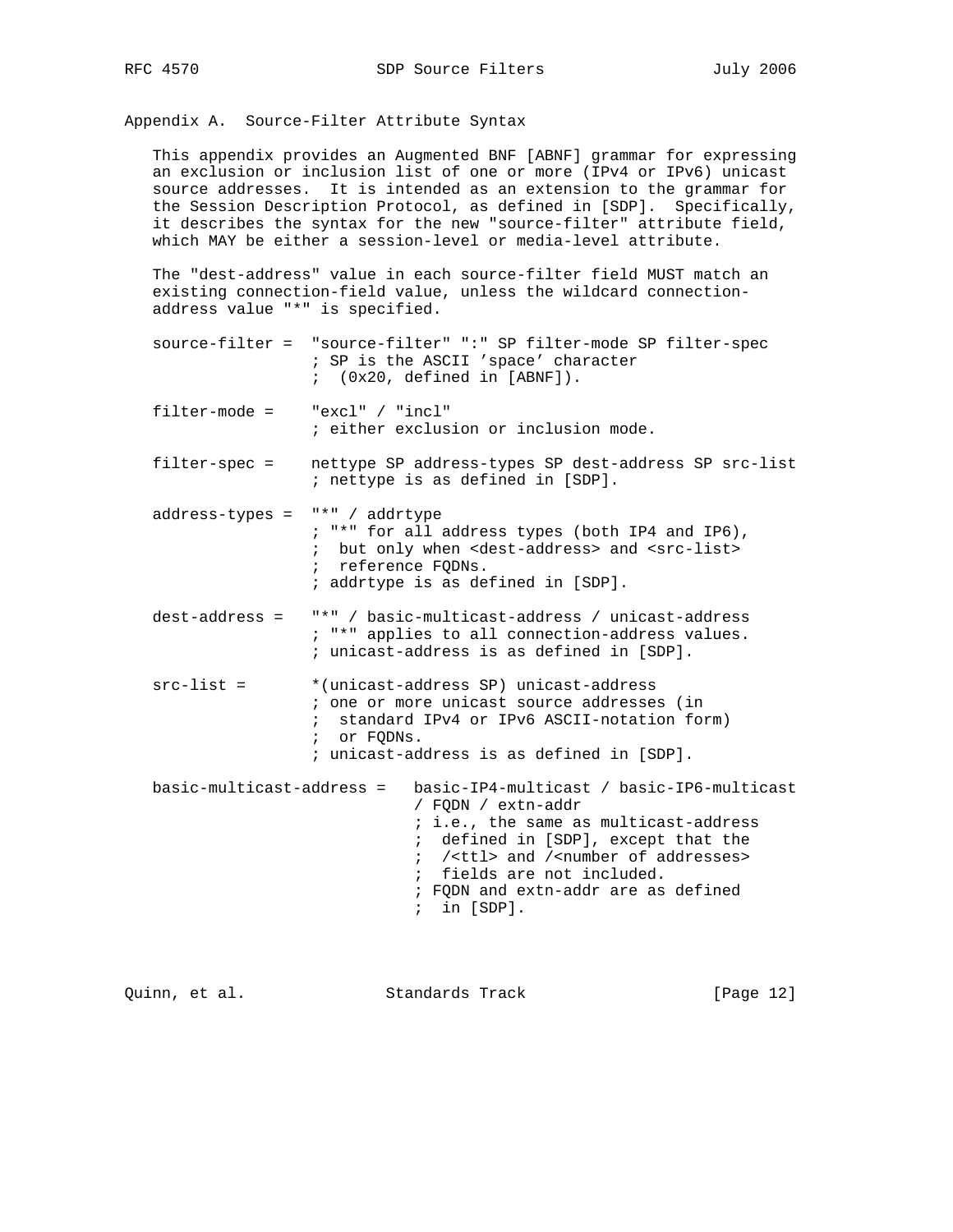basic-IP4-multicast = m1 3( "." decimal-uchar ) ; m1 and decimal-uchar are as defined ; in [SDP]. basic-IP6-multicast = hexpart ; hexpart is as defined in [SDP]. Authors' Addresses Bob Quinn BoxnArrow.com 31 Caldwell Road Waltham, MA 02453 Phone: +1-781-577-1539 EMail: rcq@boxnarrow.com Ross Finlayson Live Networks, Inc. 650 Castro St., suite 120-196 Mountain View, CA 94041 EMail: finlayson@live555.com

Quinn, et al. Standards Track [Page 13]